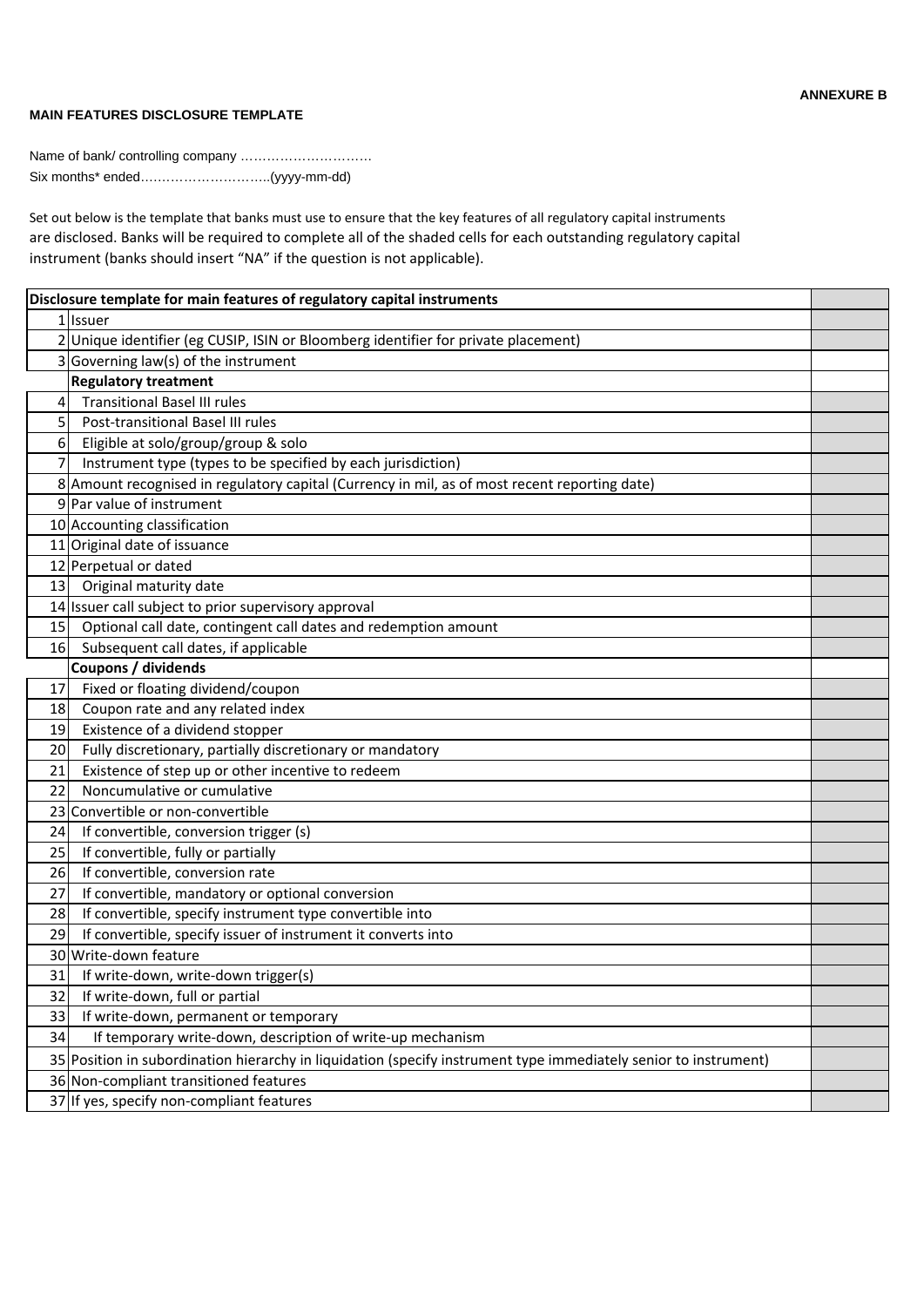|    | Further explanation of items in main features disclosure template                                                                                                                                                                                                                                                                                                                                                                                                                                                                                                                                                                                                                                                                                                                |  |  |  |
|----|----------------------------------------------------------------------------------------------------------------------------------------------------------------------------------------------------------------------------------------------------------------------------------------------------------------------------------------------------------------------------------------------------------------------------------------------------------------------------------------------------------------------------------------------------------------------------------------------------------------------------------------------------------------------------------------------------------------------------------------------------------------------------------|--|--|--|
| 1  | Identifies issuer legal entity.                                                                                                                                                                                                                                                                                                                                                                                                                                                                                                                                                                                                                                                                                                                                                  |  |  |  |
| 2  | Unique identifier (eg CUSIP, ISIN or Bloomberg identifier for private placement)                                                                                                                                                                                                                                                                                                                                                                                                                                                                                                                                                                                                                                                                                                 |  |  |  |
| 3  | Specifies the governing law(s) of the instrument                                                                                                                                                                                                                                                                                                                                                                                                                                                                                                                                                                                                                                                                                                                                 |  |  |  |
| 4  | Specifies the regulatory capital treatment during the Basel III transitional Basel III phase (ie the component of<br>capital that the instrument is being phased-out from). Select from menu: [Common Equity Tier 1] [Additional Tier<br>1] [Tier 2]                                                                                                                                                                                                                                                                                                                                                                                                                                                                                                                             |  |  |  |
| 5  | Specifies regulatory capital treatment under Basel III rules not taking into account transitional treatment. Select<br>from menu: [Common Equity Tier 1] [Additional Tier 1] [Tier 2] [Ineligible]                                                                                                                                                                                                                                                                                                                                                                                                                                                                                                                                                                               |  |  |  |
| 6  | Specifies the level(s) within the group at which the instrument is included in capital. Select from menu: [Solo]<br>[Group] [Solo and Group]                                                                                                                                                                                                                                                                                                                                                                                                                                                                                                                                                                                                                                     |  |  |  |
| 7  | Specifies instrument type, varying by jurisdiction. Helps provide more granular understanding of features,<br>particularly during transition. Select from menu: menu options to be provided to banks by each jurisdiction                                                                                                                                                                                                                                                                                                                                                                                                                                                                                                                                                        |  |  |  |
| 8  | Specifies amount recognised in regulatory capital.                                                                                                                                                                                                                                                                                                                                                                                                                                                                                                                                                                                                                                                                                                                               |  |  |  |
| 9  | Par value of instrument                                                                                                                                                                                                                                                                                                                                                                                                                                                                                                                                                                                                                                                                                                                                                          |  |  |  |
| 10 | Specifies accounting classification. Helps to assess loss absorbency. Select from menu: [Shareholders' equity]<br>[Liability – amortised cost] [Liability – fair value option] [Non-controlling interest in consolidated subsidiary]                                                                                                                                                                                                                                                                                                                                                                                                                                                                                                                                             |  |  |  |
| 11 | Specifies date of issuance.                                                                                                                                                                                                                                                                                                                                                                                                                                                                                                                                                                                                                                                                                                                                                      |  |  |  |
|    | 12 Specifies whether dated or perpetual. Select from menu: [Perpetual] [Dated]                                                                                                                                                                                                                                                                                                                                                                                                                                                                                                                                                                                                                                                                                                   |  |  |  |
| 13 | For dated instrument, specifies original maturity date (day, month and year). For perpetual instrument put "no<br>maturity".                                                                                                                                                                                                                                                                                                                                                                                                                                                                                                                                                                                                                                                     |  |  |  |
| 14 | Specifies whether there is an issuer call option. Helps to assess permanence. Select from menu: [Yes] [No]                                                                                                                                                                                                                                                                                                                                                                                                                                                                                                                                                                                                                                                                       |  |  |  |
| 15 | For instrument with issuer call option, specifies first date of call if the instrument has a call option on a specific<br>date (day, month and year) and, in addition, specifies if the instrument has a tax and/or regulatory event call. Also<br>specifies the redemption price. Helps to assess permanence.                                                                                                                                                                                                                                                                                                                                                                                                                                                                   |  |  |  |
| 16 | Specifies the existence and frequency of subsequent call dates, if applicable. Helps to assess permanence.                                                                                                                                                                                                                                                                                                                                                                                                                                                                                                                                                                                                                                                                       |  |  |  |
|    | Specifies whether the coupon/dividend is fixed over the life of the instrument, floating over the life of the<br>17 instrument, currently fixed but will move to a floating rate in the future, currently floating but will move to a fixed<br>rate in the future. Select from menu: [Fixed], [Floating] [Fixed to floating], [Floating to fixed]                                                                                                                                                                                                                                                                                                                                                                                                                                |  |  |  |
| 18 | Specifies the coupon rate of the instrument and any related index that the coupon/dividend rate references.                                                                                                                                                                                                                                                                                                                                                                                                                                                                                                                                                                                                                                                                      |  |  |  |
| 19 | Specifies whether the non payment of a coupon or dividend on the instrument prohibits the payment of dividends<br>on common shares (ie whether there is a dividend stopper). Select from menu: [yes], [no]                                                                                                                                                                                                                                                                                                                                                                                                                                                                                                                                                                       |  |  |  |
| 20 | Specifies whether the issuer has full discretion, partial discretion or no discretion over whether a coupon/dividend<br>is paid. If the bank has full discretion to cancel coupon/dividend payments under all circumstances it must select<br>"fully discretionary" (including when there is a dividend stopper that does not have the effect of preventing the<br>bank from cancelling payments on the instrument). If there are conditions that must be met before payment can<br>be cancelled (eg capital below a certain threshold), the bank must select "partially discretionary". If the bank is<br>unable to cancel the payment outside of insolvency the bank must select "mandatory". Select from menu: [Fully<br>discretionary] [Partially discretionary] [Mandatory] |  |  |  |
| 21 | Specifies whether there is a step-up or other incentive to redeem. Select from menu: [Yes] [No]                                                                                                                                                                                                                                                                                                                                                                                                                                                                                                                                                                                                                                                                                  |  |  |  |
| 22 | Specifies whether dividends / coupons are cumulative or noncumulative. Select from menu: [Noncumulative]<br>[Cumulative]                                                                                                                                                                                                                                                                                                                                                                                                                                                                                                                                                                                                                                                         |  |  |  |